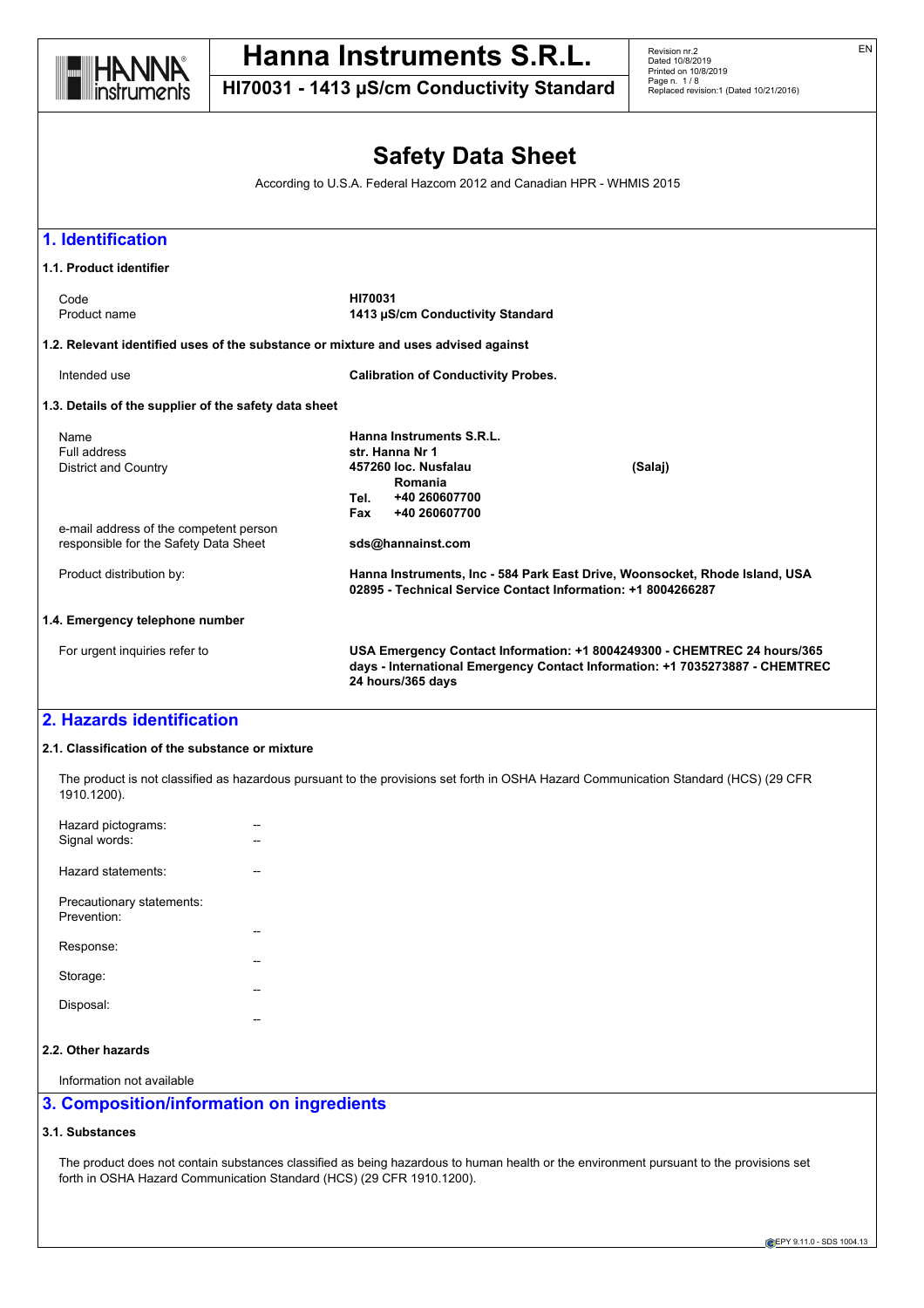

**HI70031 - 1413 µS/cm Conductivity Standard**

### **4. First-aid measures**

#### **4.1. Description of first aid measures**

Not specifically necessary. Observance of good industrial hygiene is recommended.

#### **4.2. Most important symptoms and effects, both acute and delayed**

Specific information on symptoms and effects caused by the product are unknown.

#### **4.3. Indication of any immediate medical attention and special treatment needed**

Information not available

## **5. Fire-fighting measures**

#### **5.1. Extinguishing media**

SUITABLE EXTINGUISHING EQUIPMENT The extinguishing equipment should be of the conventional kind: carbon dioxide, foam, powder and water spray. UNSUITABLE EXTINGUISHING EQUIPMENT None in particular.

#### **5.2. Special hazards arising from the substance or mixture**

HAZARDS CAUSED BY EXPOSURE IN THE EVENT OF FIRE Do not breathe combustion products.

#### **5.3. Advice for firefighters**

#### GENERAL INFORMATION

Use jets of water to cool the containers to prevent product decomposition and the development of substances potentially hazardous for health. Always wear full fire prevention gear. Collect extinguishing water to prevent it from draining into the sewer system. Dispose of contaminated water used for extinction and the remains of the fire according to applicable regulations. SPECIAL PROTECTIVE EQUIPMENT FOR FIRE-FIGHTERS Normal fire fighting clothing i.e. fire kit (BS EN 469), gloves (BS EN 659) and boots (HO specification A29 and A30) in combination with self-contained open circuit positive pressure compressed air breathing apparatus (BS EN 137).

### **6. Accidental release measures**

#### **6.1. Personal precautions, protective equipment and emergency procedures**

Use breathing equipment if fumes or powders are released into the air. These indications apply for both processing staff and those involved in emergency procedures.

#### **6.2. Environmental precautions**

The product must not penetrate into the sewer system or come into contact with surface water or ground water.

#### **6.3. Methods and material for containment and cleaning up**

Confine using earth or inert material. Collect as much material as possible and eliminate the rest using jets of water. Contaminated material should be disposed of in compliance with the provisions set forth in point 13.

## **6.4. Reference to other sections**

Any information on personal protection and disposal is given in sections 8 and 13.

## **7. Handling and storage**

#### **7.1. Precautions for safe handling**

Before handling the product, consult all the other sections of this material safety data sheet. Avoid leakage of the product into the environment. Do not eat, drink or smoke during use.

## **7.2. Conditions for safe storage, including any incompatibilities**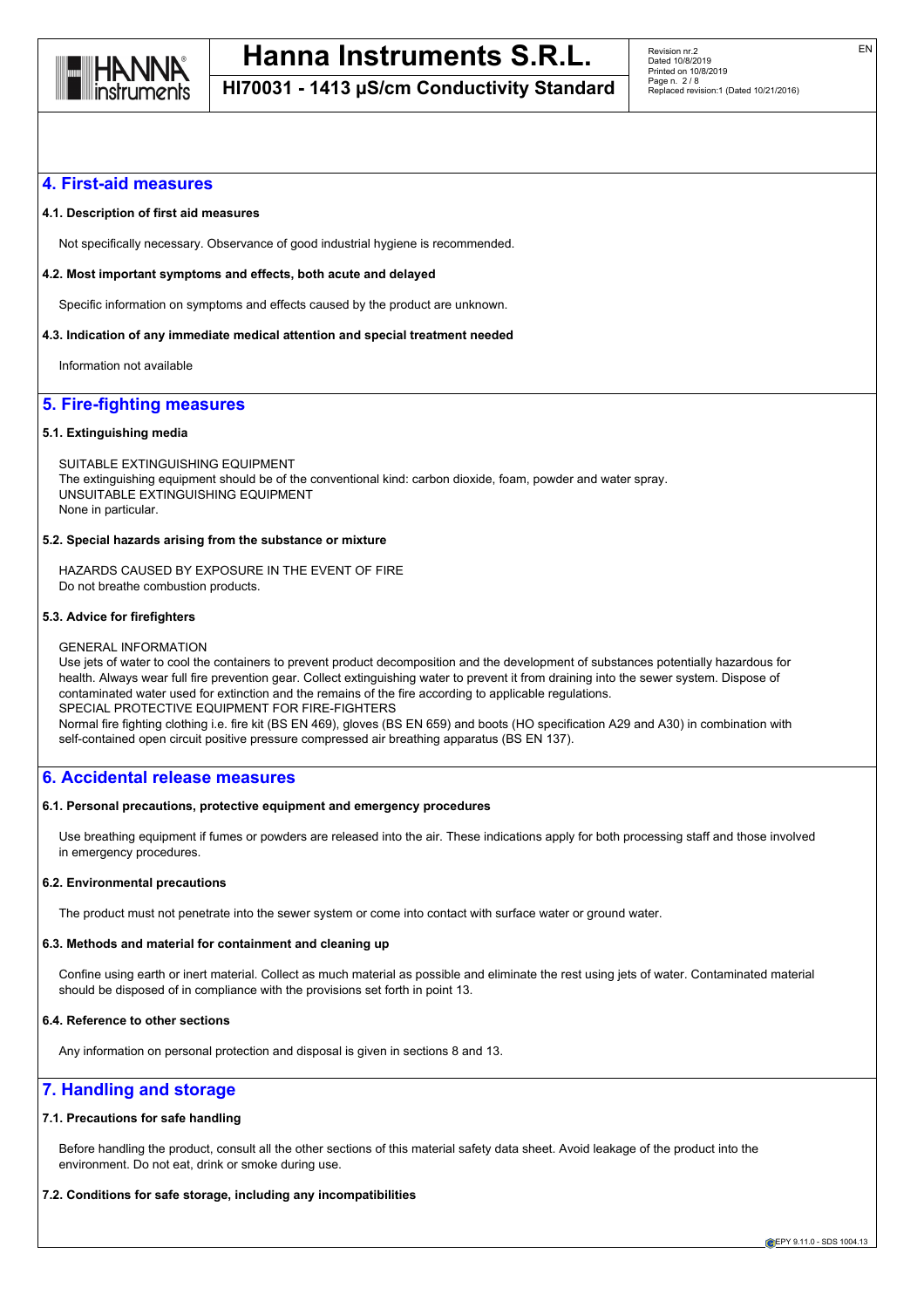

Revision nr.2 Dated 10/8/2019 Printed on 10/8/2019 Page n. 3 / 8 Replaced revision:1 (Dated 10/21/2016)

## **HI70031 - 1413 µS/cm Conductivity Standard**

#### **7. Handling and storage** ... / >>

Keep the product in clearly labelled containers. Keep containers away from any incompatible materials, see section 10 for details.

#### **7.3. Specific end use(s)**

Information not available

## **8. Exposure controls/personal protection**

#### **8.1. Control parameters**

Information not available

#### **8.2. Exposure controls**

Comply with the safety measures usually applied when handling chemical substances. HAND PROTECTION None required. SKIN PROTECTION None required. EYE PROTECTION None required. RESPIRATORY PROTECTION None required, unless indicated otherwise in the chemical risk assessment. ENVIRONMENTAL EXPOSURE CONTROLS The emissions generated by manufacturing processes, including those generated by ventilation equipment, should be checked to ensure compliance with environmental standards.

## **9. Physical and chemical properties**

#### **9.1. Information on basic physical and chemical properties**

| <b>Properties</b>                      | Value            | Information |
|----------------------------------------|------------------|-------------|
| Appearance                             | liquid           |             |
| Colour                                 | colourless       |             |
| Odour                                  | odourless        |             |
| Odour threshold                        | Not available    |             |
| pH                                     | 7                |             |
| Melting point / freezing point         | Not available    |             |
| Initial boiling point                  | Not available    |             |
| Boiling range                          | Not available    |             |
| Flash point                            | Not applicable   |             |
| Evaporation rate                       | Not available    |             |
| Flammability (solid, gas)              | Not available    |             |
| Lower inflammability limit             | Not available    |             |
| Upper inflammability limit             | Not available    |             |
| Lower explosive limit                  | Not available    |             |
| Upper explosive limit                  | Not available    |             |
| Vapour pressure                        | 175<br>mmHq      |             |
| Vapour density                         | Not available    |             |
| Relative density                       | 1                |             |
| Solubility                             | soluble in water |             |
| Partition coefficient: n-octanol/water | Not available    |             |
| Auto-ignition temperature              | Not available    |             |
| Decomposition temperature              | Not available    |             |
| Viscosity                              | Not available    |             |
| <b>Explosive properties</b>            | not applicable   |             |
| Oxidising properties                   | not applicable   |             |
| 9.2. Other information                 |                  |             |
| Total solids (250°C / 482°F)           | 0.07%            |             |

## **10. Stability and reactivity**

#### **10.1. Reactivity**

There are no particular risks of reaction with other substances in normal conditions of use.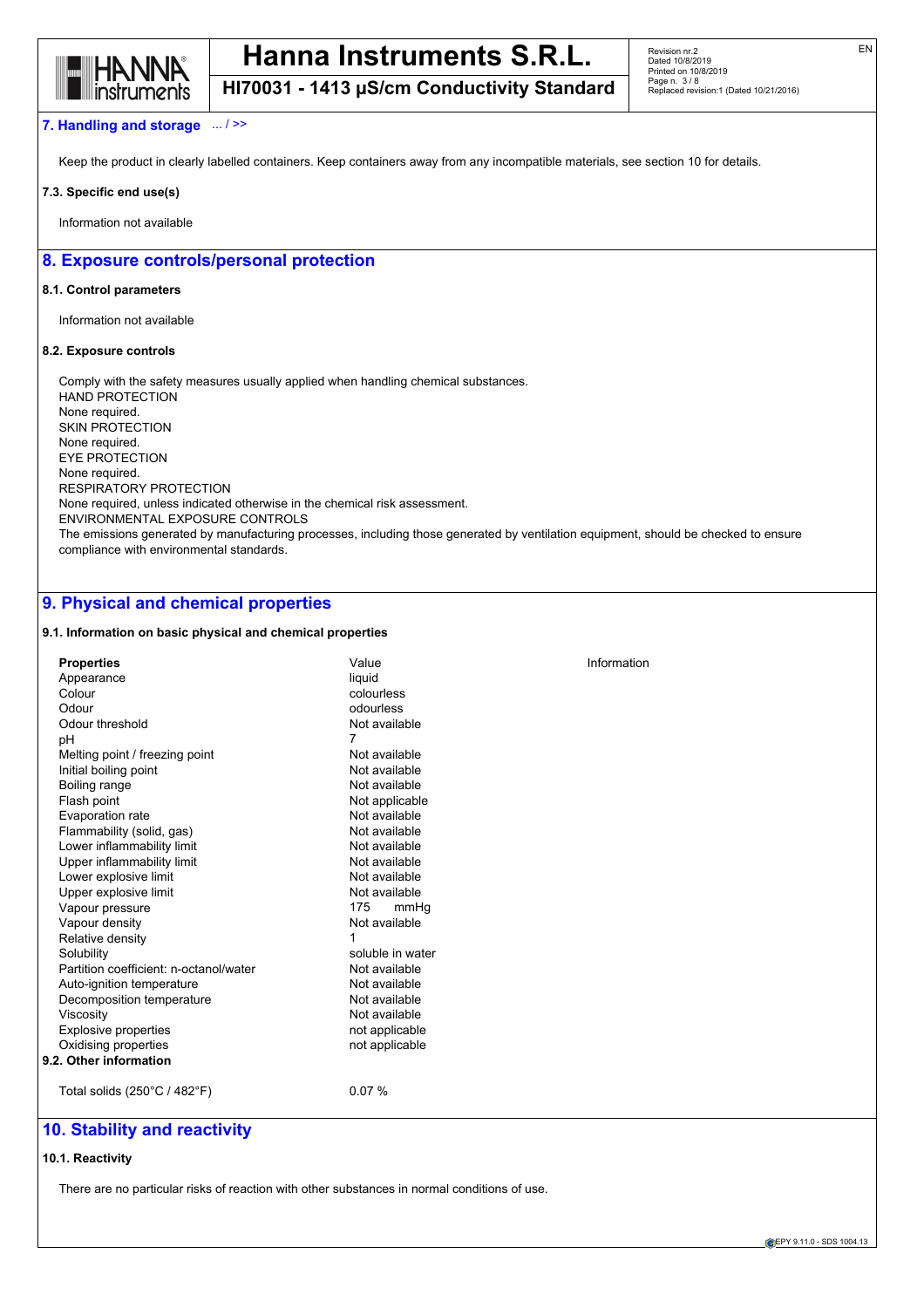

EN

## **HI70031 - 1413 µS/cm Conductivity Standard**

### **10. Stability and reactivity** ... / >>

#### **10.2. Chemical stability**

The product is stable in normal conditions of use and storage.

#### **10.3. Possibility of hazardous reactions**

No hazardous reactions are foreseeable in normal conditions of use and storage.

#### **10.4. Conditions to avoid**

None in particular. However the usual precautions used for chemical products should be respected.

#### **10.5. Incompatible materials**

Information not available

#### **10.6. Hazardous decomposition products**

Information not available

## **11. Toxicological information**

According to currently available data, this product has not yet produced health damages. Anyway, it must be handled according to good industrial practices.

#### **11.1. Information on toxicological effects**

Metabolism, toxicokinetics, mechanism of action and other information

Information not available

Information on likely routes of exposure

Information not available

Delayed and immediate effects as well as chronic effects from short and long-term exposure

Information not available

Interactive effects

Information not available

ACUTE TOXICITY

Does not meet the classification criteria for this hazard class

SKIN CORROSION / IRRITATION

Does not meet the classification criteria for this hazard class

SERIOUS EYE DAMAGE / IRRITATION

Does not meet the classification criteria for this hazard class

RESPIRATORY OR SKIN SENSITISATION

Does not meet the classification criteria for this hazard class

GERM CELL MUTAGENICITY

Does not meet the classification criteria for this hazard class

## CARCINOGENICITY

Does not meet the classification criteria for this hazard class

This product is not considered to be a carcinogen by IARC, ACGIH, NTP, and OSHA.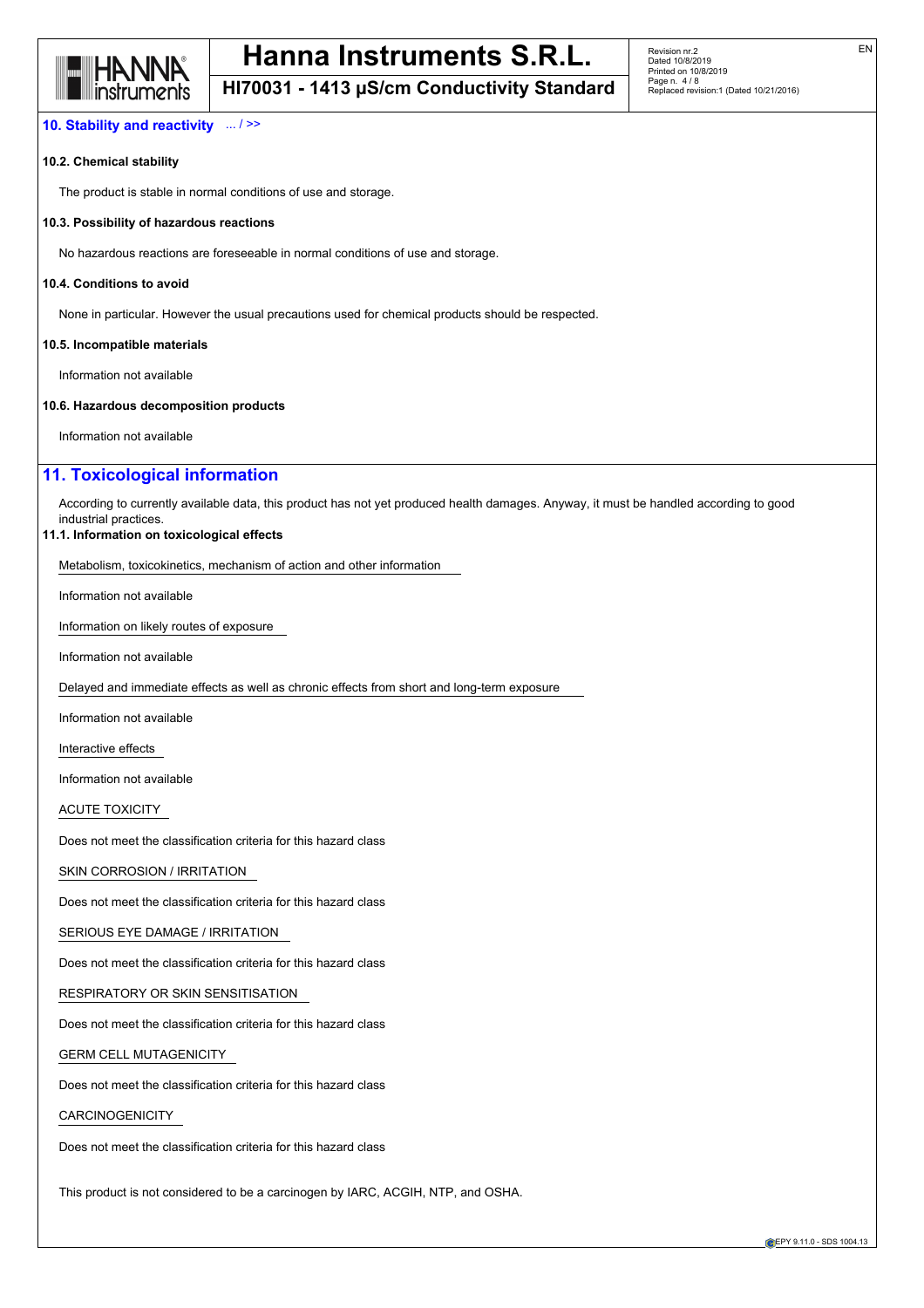

## **HI70031 - 1413 µS/cm Conductivity Standard**

#### **11. Toxicological information** ... / >>

### REPRODUCTIVE TOXICITY

Does not meet the classification criteria for this hazard class

STOT - SINGLE EXPOSURE

Does not meet the classification criteria for this hazard class

STOT - REPEATED EXPOSURE

Does not meet the classification criteria for this hazard class

#### ASPIRATION HAZARD

Does not meet the classification criteria for this hazard class

## **12. Ecological information**

Use this product according to good working practices. Avoid littering. Inform the competent authorities, should the product reach waterways or contaminate soil or vegetation.

#### **12.1. Toxicity**

Information not available

#### **12.2. Persistence and degradability**

Information not available

#### **12.3. Bioaccumulative potential**

Information not available

#### **12.4. Mobility in soil**

Information not available

#### **12.5. Results of PBT and vPvB assessment**

On the basis of available data, the product does not contain any PBT or vPvB in percentage greater than 0,1%.

#### **12.6. Other adverse effects**

Information not available

#### **13. Disposal considerations**

#### **13.1. Waste treatment methods**

Reuse, when possible. Neat product residues should be considered special non-hazardous waste. Disposal must be performed through an authorised waste management firm, in compliance with national and local regulations. CONTAMINATED PACKAGING Contaminated packaging must be recovered or disposed of in compliance with national waste management regulations.

#### **14. Transport information**

The product is not dangerous under current provisions of the Code of International Carriage of Dangerous Goods by Road (ADR) and by Rail (RID), of the International Maritime Dangerous Goods Code (IMDG), and of the International Air Transport Association (IATA) regulations.

#### **14.1. UN number**

Not applicable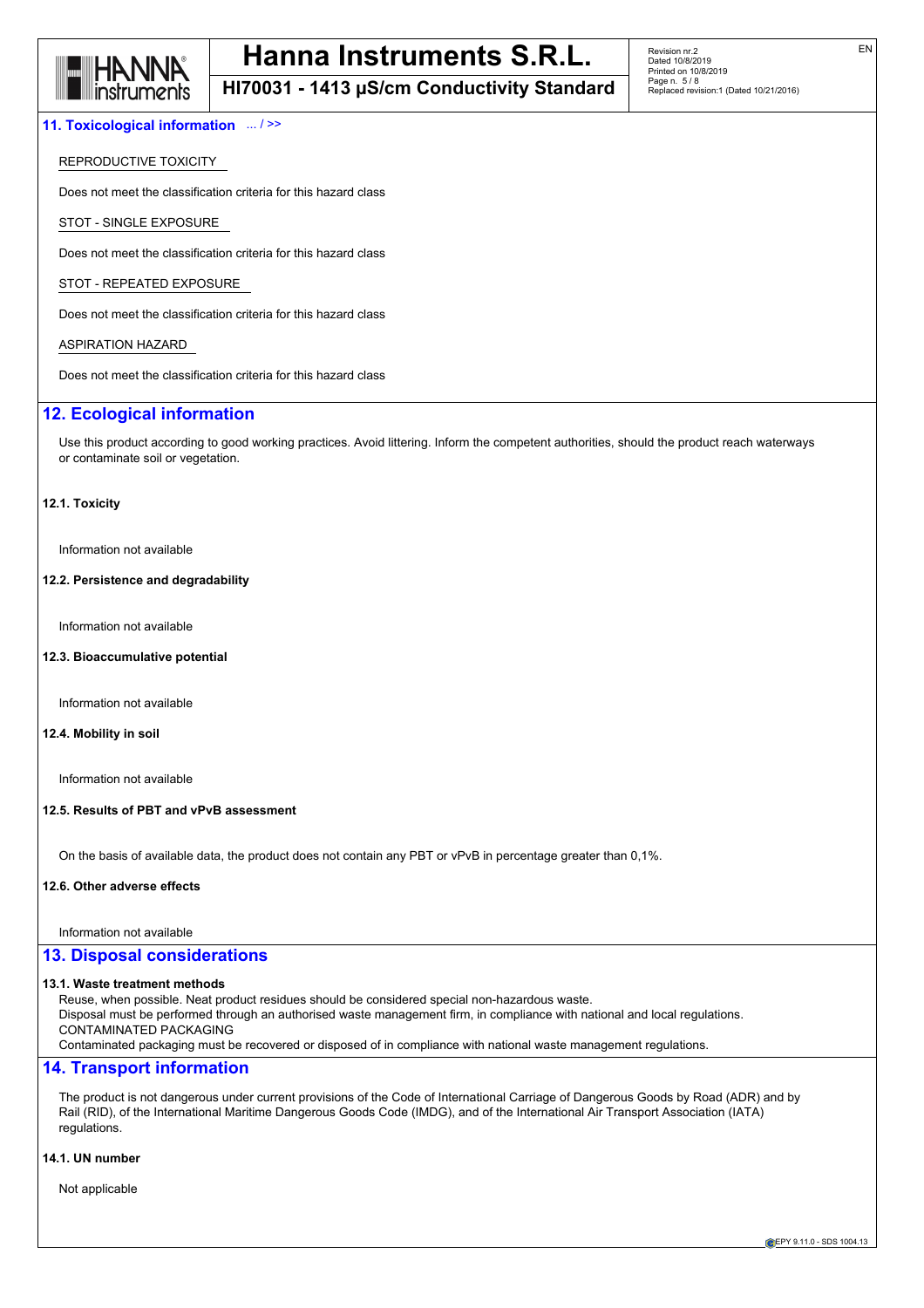

**HI70031 - 1413 µS/cm Conductivity Standard**

**14. Transport information** ... / >>

**14.2. UN proper shipping name**

Not applicable **14.3. Transport hazard class(es)**

Not applicable **14.4. Packing group**

Not applicable **14.5. Environmental hazards**

Not applicable **14.6. Special precautions for user**

Not applicable

**14.7. Transport in bulk according to Annex II of Marpol and the IBC Code**

Information not relevant

## **15. Regulatory information**

**15.1. Safety, health and environmental regulations/legislation specific for the substance or mixture**

U.S. Federal Regulations

TSCA: All components are listed on TSCA Inventory.

Clean Air Act Section 112(b): No component(s) listed.

Clean Air Act Section 602 Class I Substances: No component(s) listed.

Clean Air Act Section 602 Class II Substances: No component(s) listed.

Clean Water Act – Priority Pollutants: No component(s) listed.

Clean Water Act – Toxic Pollutants: No component(s) listed.

DEA List I Chemicals (Precursor Chemicals): No component(s) listed.

DEA List II Chemicals (Essential Chemicals): No component(s) listed.

EPA List of Lists: 313 Category Code: No component(s) listed.

EPCRA 302 EHS TPQ: No component(s) listed.

EPCRA 304 EHS RQ: No component(s) listed.

CERCLA RQ: No component(s) listed.

EPCRA 313 TRI: No component(s) listed.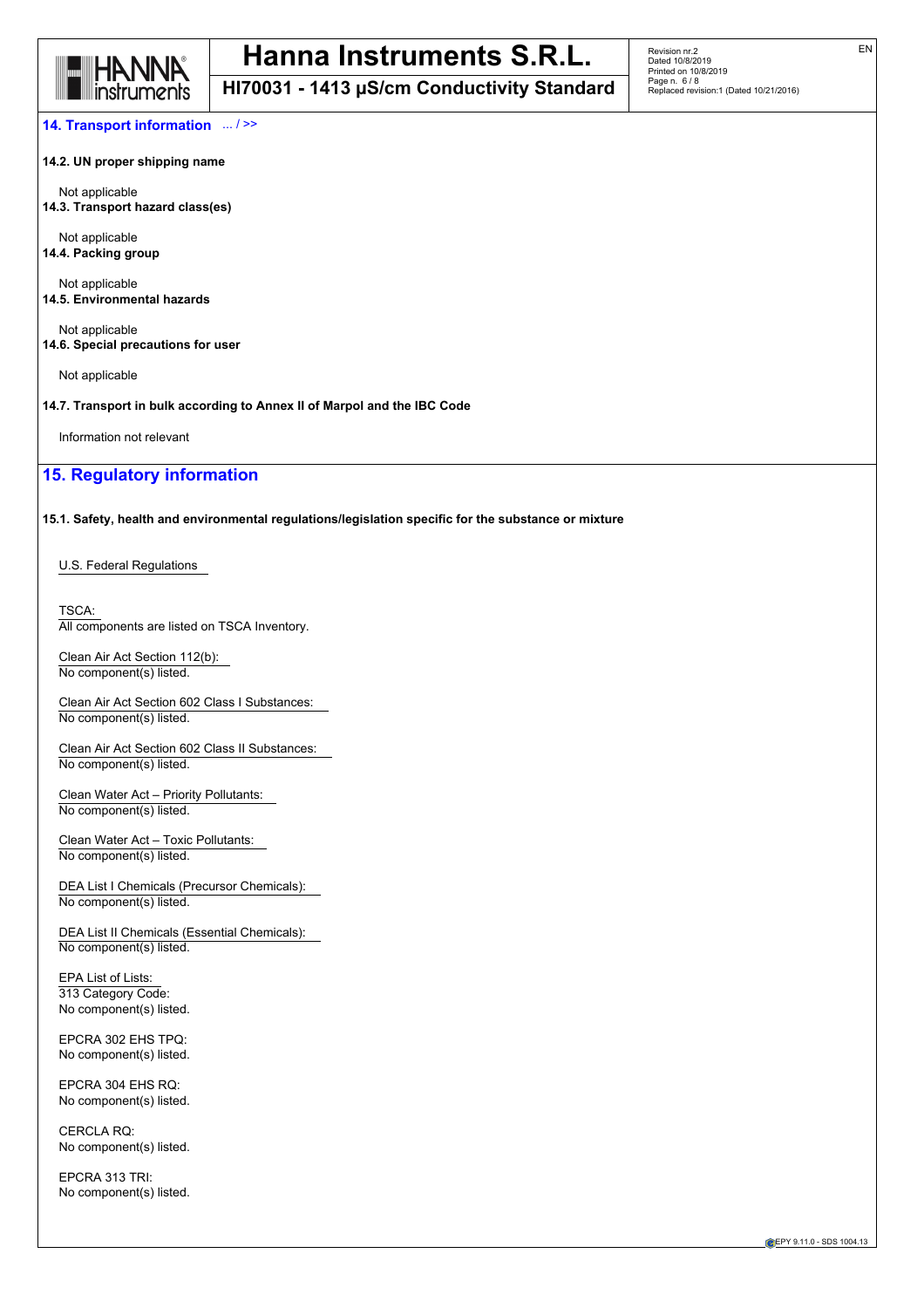

**HI70031 - 1413 µS/cm Conductivity Standard**

### **15. Regulatory information** ... / >>

RCRA Code: No component(s) listed.

CAA 112 (r) RMP TQ: No component(s) listed.

State Regulations

Massachussetts: No component(s) listed.

Minnesota: No component(s) listed.

New Jersey: No component(s) listed.

New York: No component(s) listed.

Pennsylvania: No component(s) listed.

California: No component(s) listed.

#### Proposition 65:

This product does not contain any substances know to the State of California to cause cancer, reproductive harm or birth defects.

International Regulations

Substances subject to exportation reporting pursuant to (EC) Reg. 649/2012: **None** 

Substances subject to the Rotterdam Convention: **None** 

Substances subject to the Stockholm Convention: **None** 

Candadian WHMIS Information not available

## **16. Other information**

LEGEND:

- 313 CATEGORY CODE: Emergency Planning and Community Right-to Know Act Section 313 Category Code
- ADR: European Agreement concerning the carriage of Dangerous goods by Road
- CAA 112 ® RMP TQ: Risk Management Plan Threshold Quantity (Clean Air Act Section 112®)
- CAS NUMBER: Chemical Abstract Service Number
- CE50: Effective concentration (required to induce a 50% effect)
- CERCLA RQ: Reportable Quantity (Comprehensive Environment Response, Compensation, and Liability Act)
- CLP: EC Regulation 1272/2008
- DEA: Drug Enforcement Administration
- EmS: Emergency Schedule
- EPA: US Environmental Protection Agency
- EPCRA: Emergency Planning and Community Right-to Know Act
- EPCRA 302 EHS TPQ: Extremely Hazardous Substance Threshold Planning Quantity (Section 302 Category Code)
- EPCRA 304 EHS RQ: Extremely Hazardous Substance Reportable Quantity (Section 304 Category Code)
- EPCRA 313 TRI: Toxics Release Inventory (Section 313 Category Code)
- GHS: Globally Harmonized System of classification and labeling of chemicals
- IATA DGR: International Air Transport Association Dangerous Goods Regulation
- IC50: Immobilization Concentration 50%
- IMDG: International Maritime Code for dangerous goods
- IMO: International Maritime Organization
- LC50: Lethal Concentration 50%
- LD50: Lethal dose 50%
- OEL: Occupational Exposure Level
- PEL: Predicted exposure level
- RCRA Code: Resource Conservation and Recovery Act Code